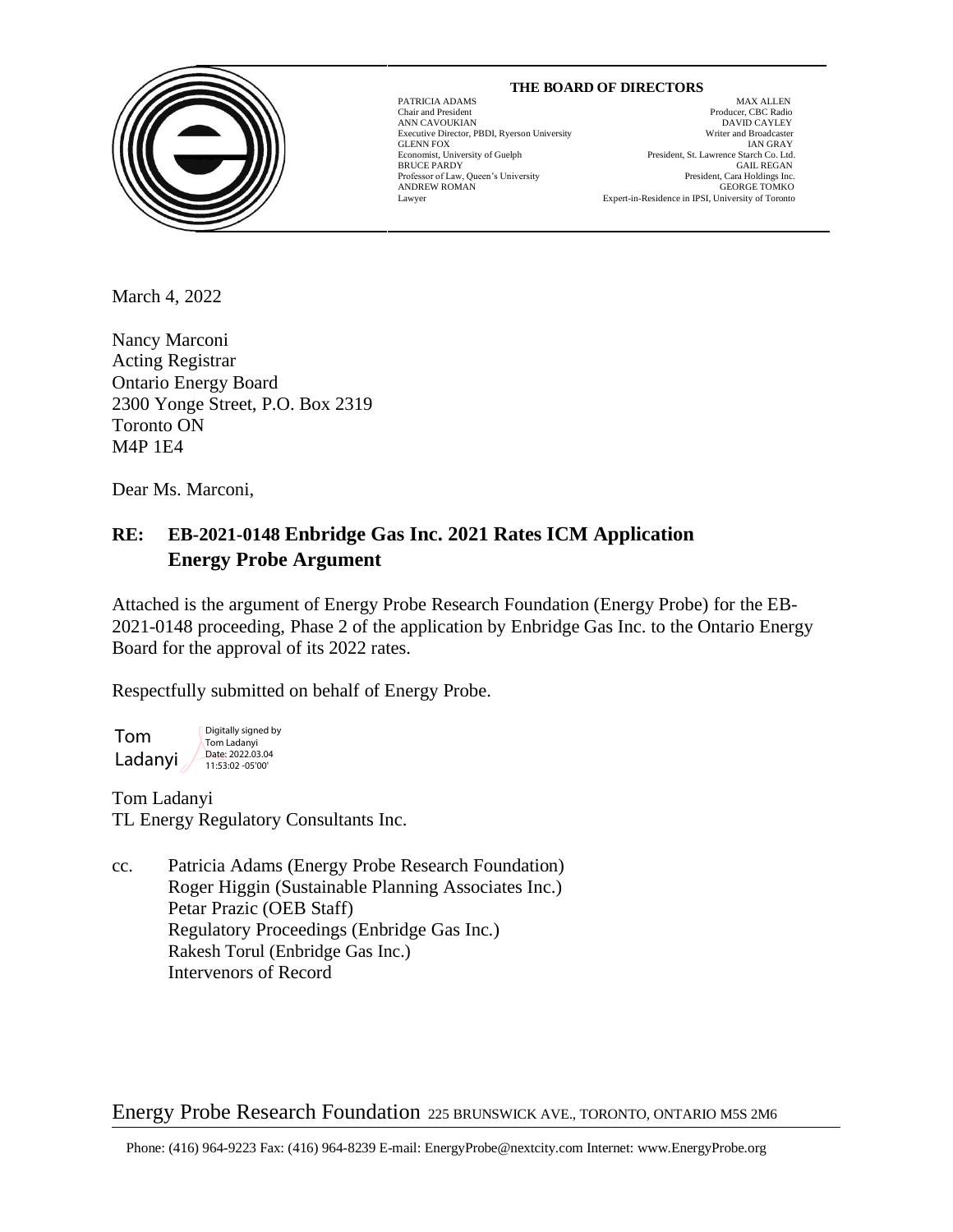#### **ONTARIO ENERGY BOARD**

**IN THE MATTER OF** the Ontario Energy Board Act, 1998, S.O. 1998, c.15 (Sched. B);

**AND IN THE MATTER OF** an Application by Enbridge Gas Inc., pursuant to section 36(1) of the *Ontario Energy Board Act, 1998*, for an order or orders approving or fixing just and reasonable rates and other charges for the sale, distribution, transmission, and storage of gas as of January 1, 2022.

**Enbridge Gas Inc. 2022 ICM Application**

**Energy Probe Argument Submission**

**March 4, 2022**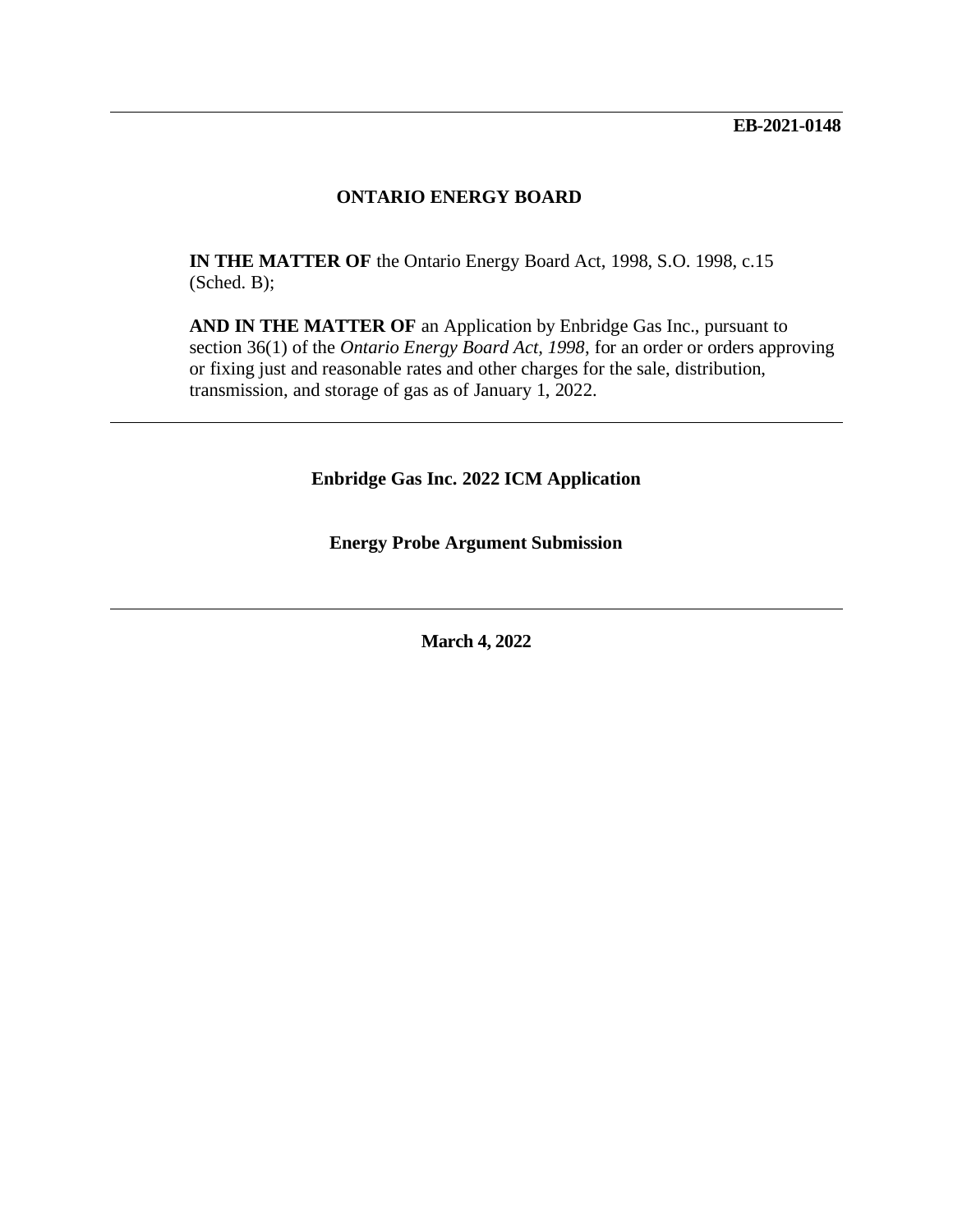# **Executive Summary**

Enbridge Gas has applied for ICM funding for five capital projects. Energy Probe submits that the OEB should not approve ICM funding for four of these projects: the Dawn to Cuthbert Replacement and Retrofits Project, the Byron Transmission Station Project, the Kirkland Lake Lateral Replacement Project and the St. Laurent Ottawa North Replacement (Phase 3) Project. Energy Probe believes that Enbridge has not demonstrated that they meet all of the criteria for ICM funding. Energy Probe submits that the OEB should approve the ICM funding request for NPS 20 Replacement Cherry to Bathurst Project but at a reduced amount that excludes Indirect Overhead costs. Apart from considering the individual requests for ICM funding, Energy Probe submits that the OEB in making its decision should consider cumulative impact of successive ICM applications by Enbridge over the past four years.

# **The Application**

Enbridge Gas filed an application with the Ontario Energy Board (OEB) on October 16, 2021, seeking approval for unit rates required for its 2022 Incremental Capital Module (ICM) funding for five capital projects. Two of the projects are in the Union Gas South Rate Zone: Dawn to Cuthbert Replacement and Retrofits Project, and Byron Transmission Station Project. One project, the Kirkland Lake Lateral Replacement Project is in the Union Gas North Rate Zone. Two projects are in the Enbridge Gas Distribution Rate Zone, the St. Laurent Ottawa North Replacement (Phase 3) Project and NPS 20 Replacement Cherry to Bathurst Project. This is the fourth application for ICM funding by Enbridge in the last four years.

# Energy Probe Submission

The total funding requested over this four-year period is  $$634.3$  million<sup>1</sup>. The largest request, \$277.3 million is in this application. The cumulative impact of consecutive ICM rate riders is significant<sup>2</sup> and should be of concern to the OEB. The question is whether funding of over  $$600$ million with ICM rate riders is appropriate. Energy Probe submits that excessive use by Enbridge of ICM funding is not appropriate. Incentive Regulation was brought in by the OEB to provide incentives for utilities to efficiently manage capital and operating costs in order to keep rate increases below the rate of inflation. It seems to Energy Probe that under the current Custom IR models that Enbridge uses to set rates for the Union Gas and EGD Rate Zones that allows applications for ICM funding, Enbridge has the incentive to maximize capital expenditures.

 $<sup>1</sup>$  Exhibit I.EP.1, page 2</sup>

<sup>2</sup> *Ibid.*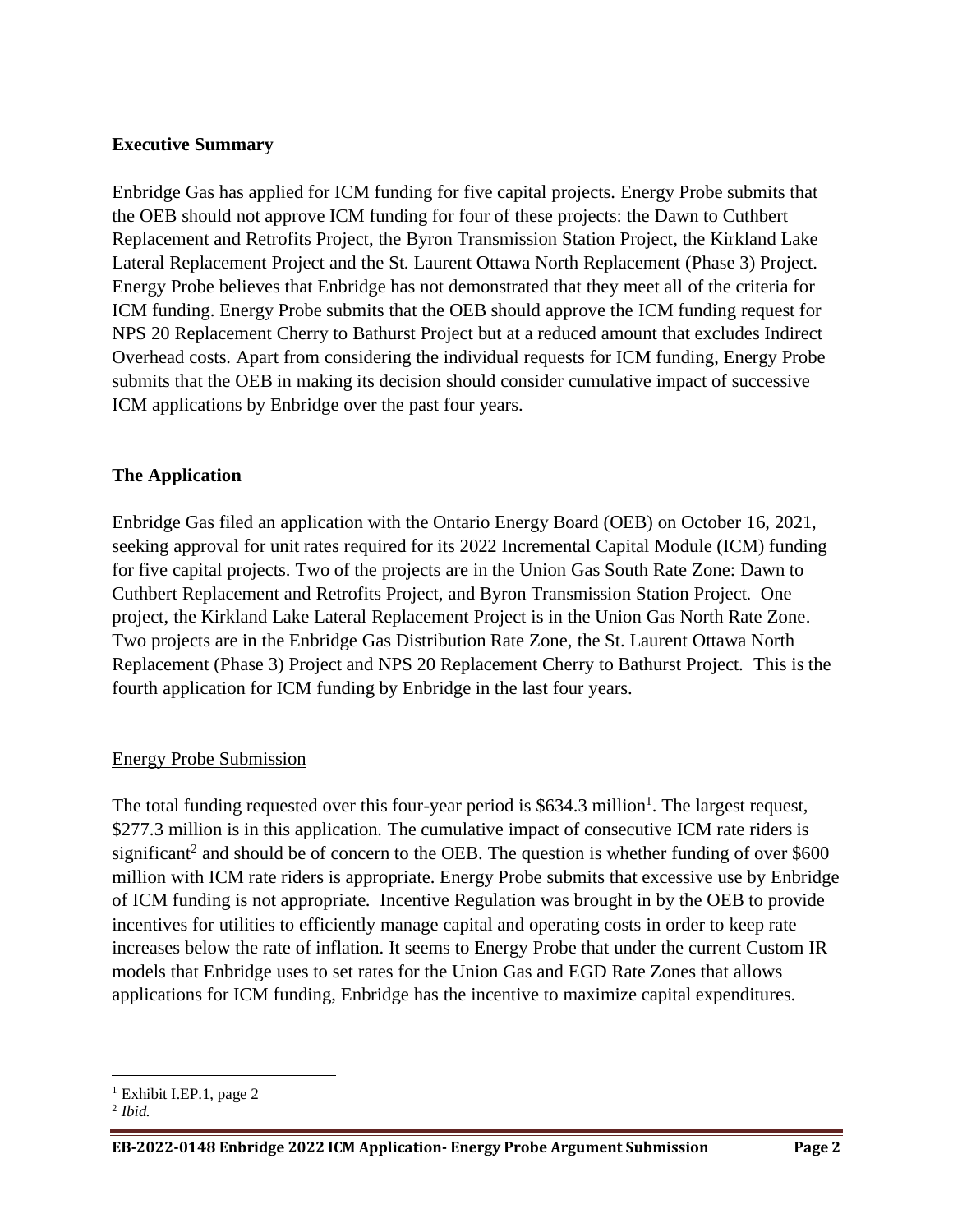# **The Criteria for ICM Projects**

# **Materiality Threshold**

The EB-2014-0219 Report of the Board explained the concept of the Materiality Threshold.

*The materiality threshold is in effect a capital expenditure threshold which serves to demonstrate the level of capital expenditures that a distributor should be able to manage with its current rates.<sup>3</sup>* 

The Threshold Value is determined by a formula<sup>4</sup>. The EB-2014-0219 Report of the Board explains how to use the materiality threshold.

*A capital budget will be deemed to be material, and as such reflect eligible projects, if it exceeds the Board-defined materiality threshold. Any incremental capital amounts approved for recovery must fit within the total eligible incremental capital amount (as defined in this ACM Report) and must clearly have a significant influence on the operation of the distributor; otherwise, they should be dealt with at rebasing. Minor expenditures in comparison to the overall capital budget should be considered ineligible for ACM or ICM treatment. A certain degree of project expenditure over and above the OEB-defined threshold calculation is expected to be absorbed within the total capital budget." <sup>5</sup>*

Therefore, the key to obtaining approval for ICM funding is for a utility to have a capital inservice forecast for the year for which it is seeking approval that exceeds the materiality threshold. In the EB-2017-0306/EB-2017-0307 decision the OEB allowed Enbridge Gas to treat the EGD Rate Zone and the two Union Rate Zones as separate utilities for the purpose of calculating ICM Materiality Thresholds. Enbridge must also demonstrate that each of its projects proposed for ICM funding is not a minor expenditure in comparison to the overall capital budget for each Zone.

# *Union Gas Rate Zones*

Enbridge Gas has calculated the materiality threshold amount to be \$455.5 million for the two combined Union Rate Zones.<sup>6</sup> To get ICM funding, Enbridge Gas needs to prove to the OEB that its 2022 in-service capital forecast for the Union Gas Rate Zones exceeds \$455.5 million. According to Enbridge the in-service capital forecast for the combined Union Gas Rate Zones is

<sup>3</sup> EB-2014-0219 Report of the OEB – New Policy Options for the Funding of Capital Investments: The Advanced Capital Module, September 18, 2014, section 4.1.5, page 17

<sup>4</sup> *Ibid*., section 6, page 19

<sup>5</sup> *Ibid*, section 4.1.5, page 17

<sup>6</sup> Exhibit B, Tab 2, Schedule 1, page 18, Table 7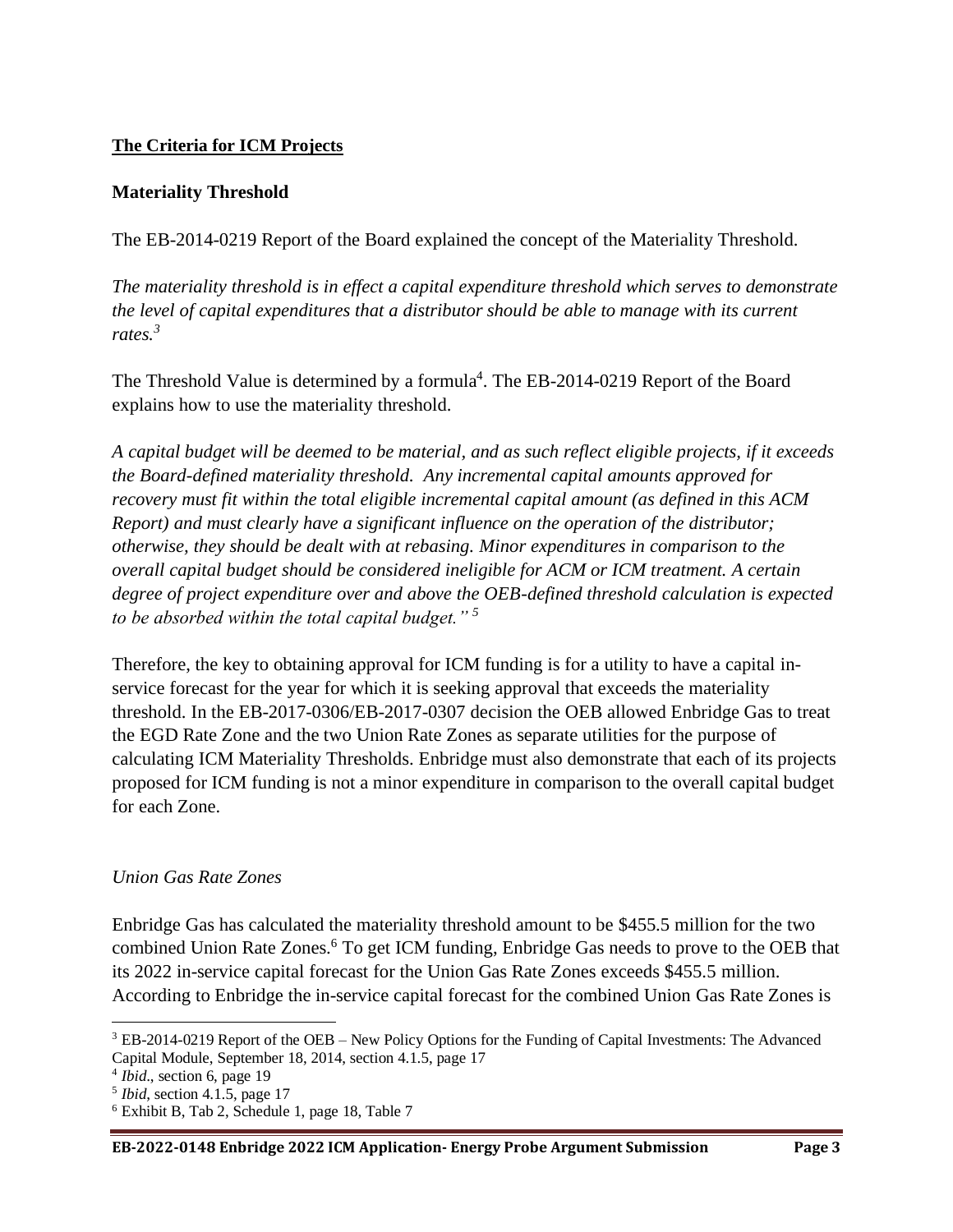\$543.1 million<sup>7</sup>. The Maximum Eligible Incremental Capital for the combined Union Rate Zones of \$87.6 million Enbridge obtained by subtracting the Threshold Amount of \$455.5 million from the 2022 Capital in-service Forecast of \$543.1 million.

The 2022 the capital in-service forecasts for the three projects in the combined Union Gas Rate Zones are \$23.5 million for the Dawn to Cuthbert Replacement and Retrofits, \$20.4 million for the Byron Transmission Station Replacement and \$20.7 million for the Kirkland Lake Lateral Replacement. The total of these three projects is \$64.6 million. This is less than the Maximum Eligible Incremental Capital of \$87.6 million <sup>8</sup>. Accordingly, Enbridge is requesting OEB approval for ICM funding for the entire \$64.6 million for the combined Union Rate Zones.

# *EGD Rate Zones*

For the EGD Rate Zone Enbridge has calculated the materiality threshold amount to be \$521.5 million<sup>9</sup>. To get ICM funding Enbridge needs to prove that its 2022 capital in-service forecast exceeds \$521.5 million. According to Enbridge evidence its 2022 capital in-service forecast is \$734.3 million<sup>10</sup>. The Maximum Eligible Incremental Capital for the EGD Rate Zone of \$212.8 million Enbridge obtained by subtracting the Threshold Amount of \$521.5 million from the 2022 Capital in-service Forecast of \$734.3 million.

The 2022 the capital in-service forecasts for the two projects in the EGD Rate Zone are \$86.0 million for the St. Laurent Ottawa North Replacement Project and \$126.7 million for the NPS 20 Cherry to Bathurst Street Replacement Project. The total of these two projects is \$212.7 million. This is less than the Maximum Eligible Incremental Capital of \$212.8 million <sup>11</sup>. Accordingly, Enbridge is requesting OEB approval for ICM funding for the entire \$212.8 million for the combined EGD Rate Zone.

# Energy Probe Submission

To get ICM funding for the onus is on Enbridge to prove to the OEB that its forecasts of \$543.1 million in service capital for the Union Rate Zones, and \$734.3 million for the EGD Rate Zone for 2022 are both credible and reasonable and that the projects<sup>12</sup> that are included in these forecasts are of greater priority than the proposed ICM projects. Energy Probe submits that Enbridge has failed to do that. Enbridge claims that its Asset Management Plan including the

<sup>7</sup> *Ibid*, page 23, Table 10

<sup>8</sup> *Ibid*, page 24, Table 11

<sup>9</sup> *Ibid*, page 18, Table 7

<sup>10</sup> *Ibid*, page 23, Table 10

<sup>11</sup> *Ibid*, page 24, Table 11

 $12$  Exhibits I.EP.3(d), I.EP.4(d)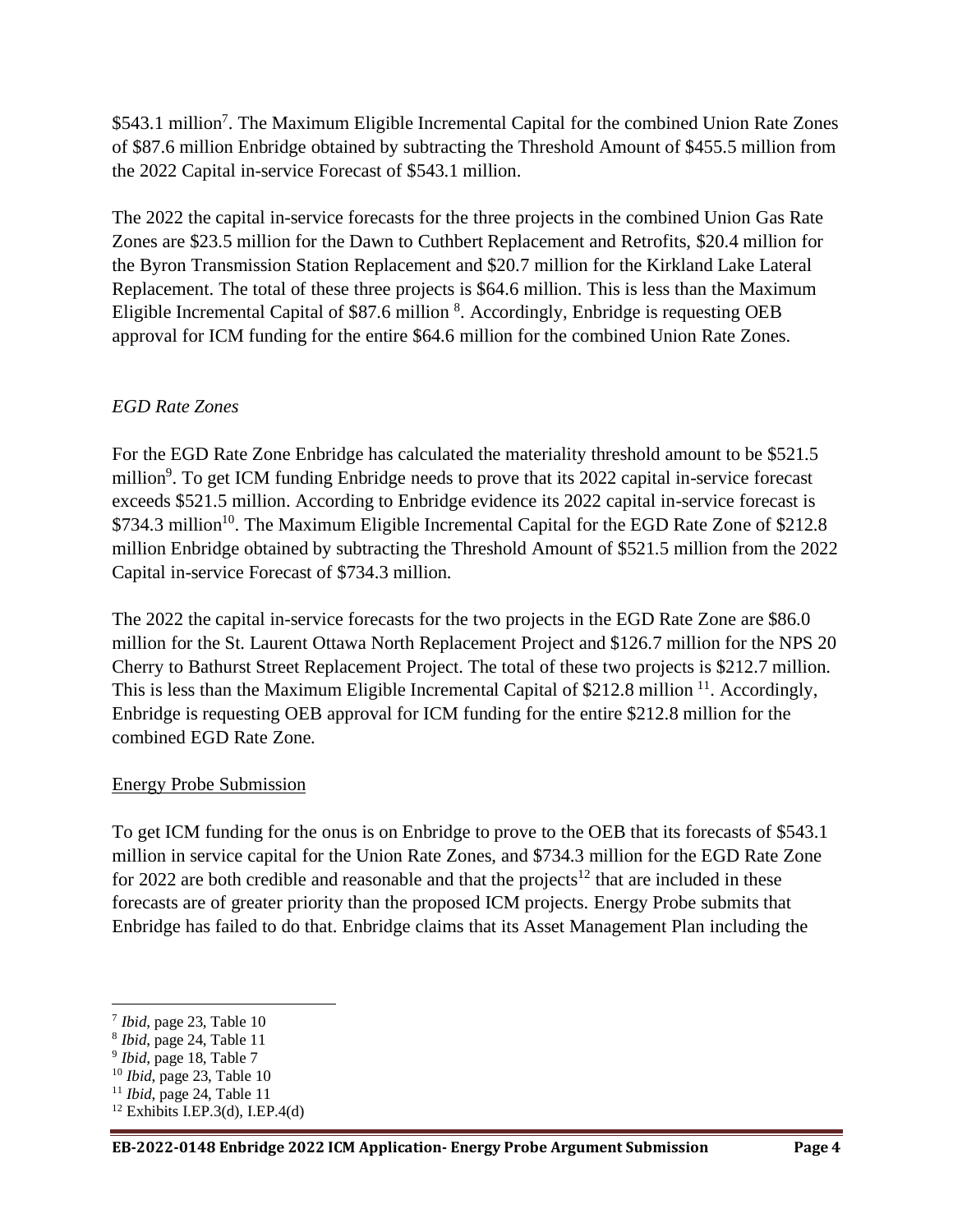Asset Management Plan Addendum supports that claim. However, it is not seeking approval of the Asset Management Plan Addendum.<sup>13</sup>

# *Union Gas Rate Zones*

In 2020, the last year for which actuals are available the 2020 actual capital expenditures for the Union Rate Zones were  $$452.1$  million<sup>14</sup> whereas the 2020 Union Rate Zones forecast was \$515.8 million<sup>15</sup> in the application for 2021 ICM funding, a difference of about \$60 million. Energy Probe submits that the Union Rate Zones in-service forecast for 2022 could therefore be reduced because Enbridge demonstrated in 2020 that it could spend less that forecast without any significant impact on the operation of the Union Rate Zones.

To demonstrate its need for incremental funding for the Union Rate Zones, Enbridge needs to demonstrate that all of the projects included in its \$543.1 million in-service capital forecast for 2022 are of greater priority than the three projects for which it is seeking ICM funding. If that were not the case, Enbridge could have accommodated the three projects within the \$543.1 million and sought ICM funding for some projects that are now included in the \$543.1 million, but Enbridge chose not to do that. Enbridge could have also deferred some of the projects within the \$543.1 million forecast to a future year but did not do that because all of the projects are so urgent that none could be deferred. When one looks at the list of projects that make up the \$543.1 million in-service capital forecast<sup>16</sup>, it is difficult to believe that all of these projects are of higher priority than the three ICM projects. Enbridge claims to need ICM funding because it plans to spend all of its available capital funds on other projects. Energy Probe submits that Enbridge could easily defer some of the projects to make funds available for the three ICM projects.

# *EGD Rate Zone*

In the EGD Rate Zone the 2020 Actual Capital Expenditures were  $$525.2$  million<sup>17</sup>. In the 2021 ICM application, the 2020 forecast was \$515.8 million.<sup>18</sup> Unlike in the Union Gas Rate Zones, Enbridge spent more than forecast. This demonstrates that Enbridge could find additional \$9.4 million without the need for an ICM.

To demonstrate its need for 2022 ICM funding for the EGD Rate Zone, Enbridge needs to demonstrate that all of the projects included in its \$734.3 million in-service capital forecast for 2022 are of greater priority than the three projects for which it is seeking ICM funding. If that were not the case, Enbridge could have accommodated the three projects within the \$734.3

<sup>&</sup>lt;sup>13</sup> Exhibit I.CCC.1

<sup>14</sup> Exhibit B, Tab 2, Schedule 1, page 6, Table 2

<sup>&</sup>lt;sup>15</sup> EB-2020-0181, Exhibit B, Tab 2, Schedule 1, page 5, table 2

 $16$  Exhibit I.EP.4(d)

<sup>17</sup> Exhibit B, Tab 2, Schedule 1, page 5, Table 1

 $18$  EB-2020-0181, Exhibit B, Tab 2, Schedule 1, page 4, table 1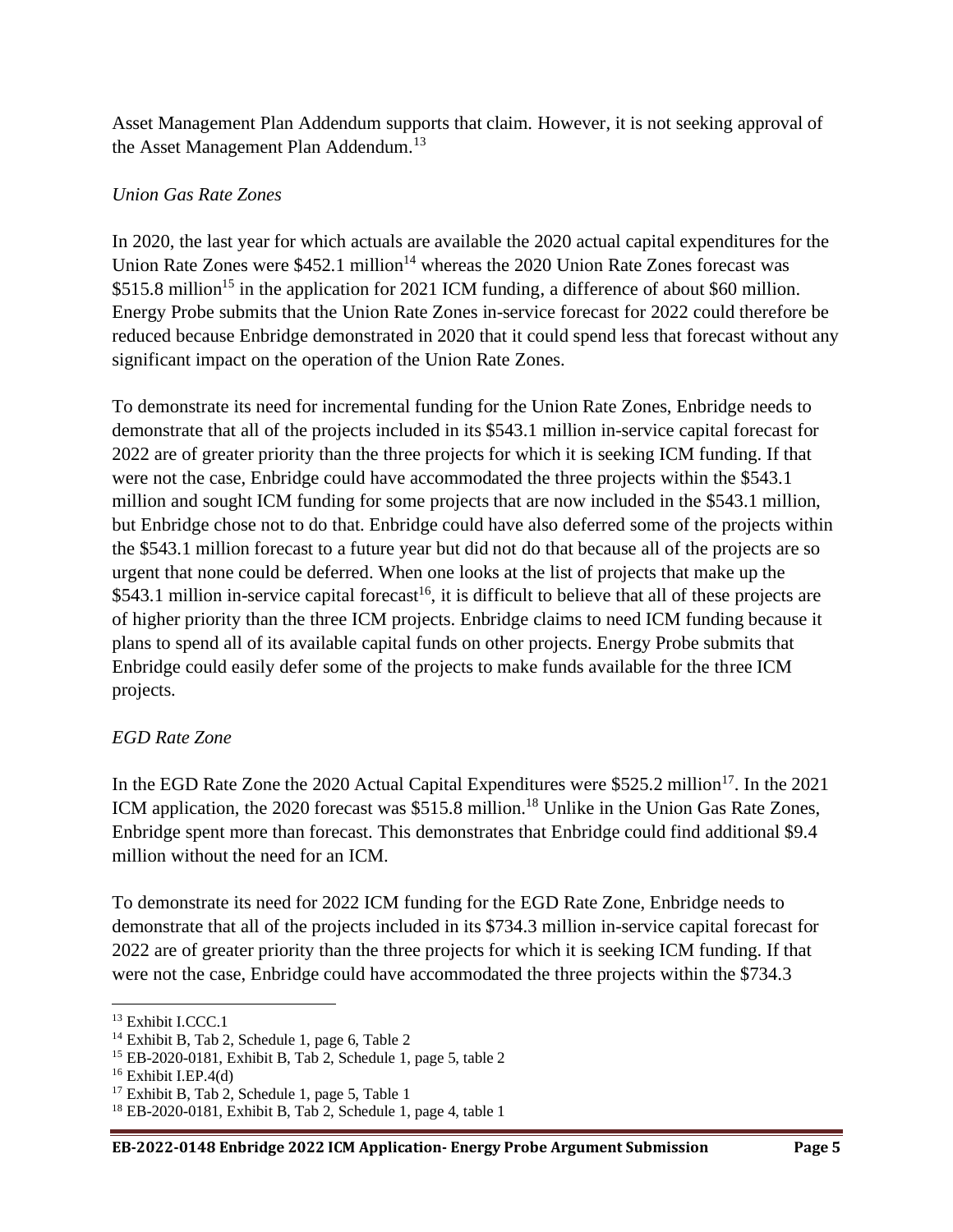million and sought ICM funding for some other projects that are now included in the \$734.3 million, but Enbridge chose not to do that. Enbridge could have also deferred some of the projects within the \$734.3 million forecast to a future year but did not do that because all of the projects are so urgent that none could be deferred. When one looks at the list of projects that make up the \$734.3 million in-service capital forecast<sup>19</sup>, it is difficult to believe that all of these projects are of higher priority than the two ICM projects. Enbridge claims to need ICM funding because it plans to spend all of its available capital funds on other projects. Energy Probe submits that Enbridge could easily defer some of the projects to make funds available for the two ICM projects in the EGD Rate Zone.

# **The Means Test**

The OEB requires that a distributor seeking funding actually needs it.

*"If the regulated return exceeds 300 basis points above the deemed return on equity embedded in the distributor's rates, the funding for any incremental capital project will not be allowed.<sup>20</sup>"*

According to the evidence the 2020 regulated return of Enbridge Gas did not exceed 300 basis points above the Board-approved ROE. The 2020 actual ROE was calculated to be 8.717%, which was 19.7 bps above the  $2020$  OEB-approved ROE of  $8.52\%$ .<sup>21</sup>

# Energy Probe Submission

The purpose of the Means Test is to show that applicant does not have the means to fund its entire capital program from its earnings and needs additional funds from ratepayers. The ROE calculation is designed to prove that. Energy Probe has no submission on the ROE of Enbridge Gas. However, Energy Probe believes that if Enbridge Gas deferred some of its capital projects<sup>22</sup>, it would have the means to fund its capital program and would not need any additional funds from ratepayers.

 $21$  Exhibit B, Tab 2, Schedule 1, page 25

 $19$  Exhibit I.EP.3(d)

<sup>&</sup>lt;sup>20</sup> EB-2014-0219 Report of the OEB – New Policy Options for the Funding of Capital Investments: The Advanced Capital Module, September 18, 2014, section 4.1.4, page 15

 $22$  Exhibits I.EP.3(d), I.EP.4(d)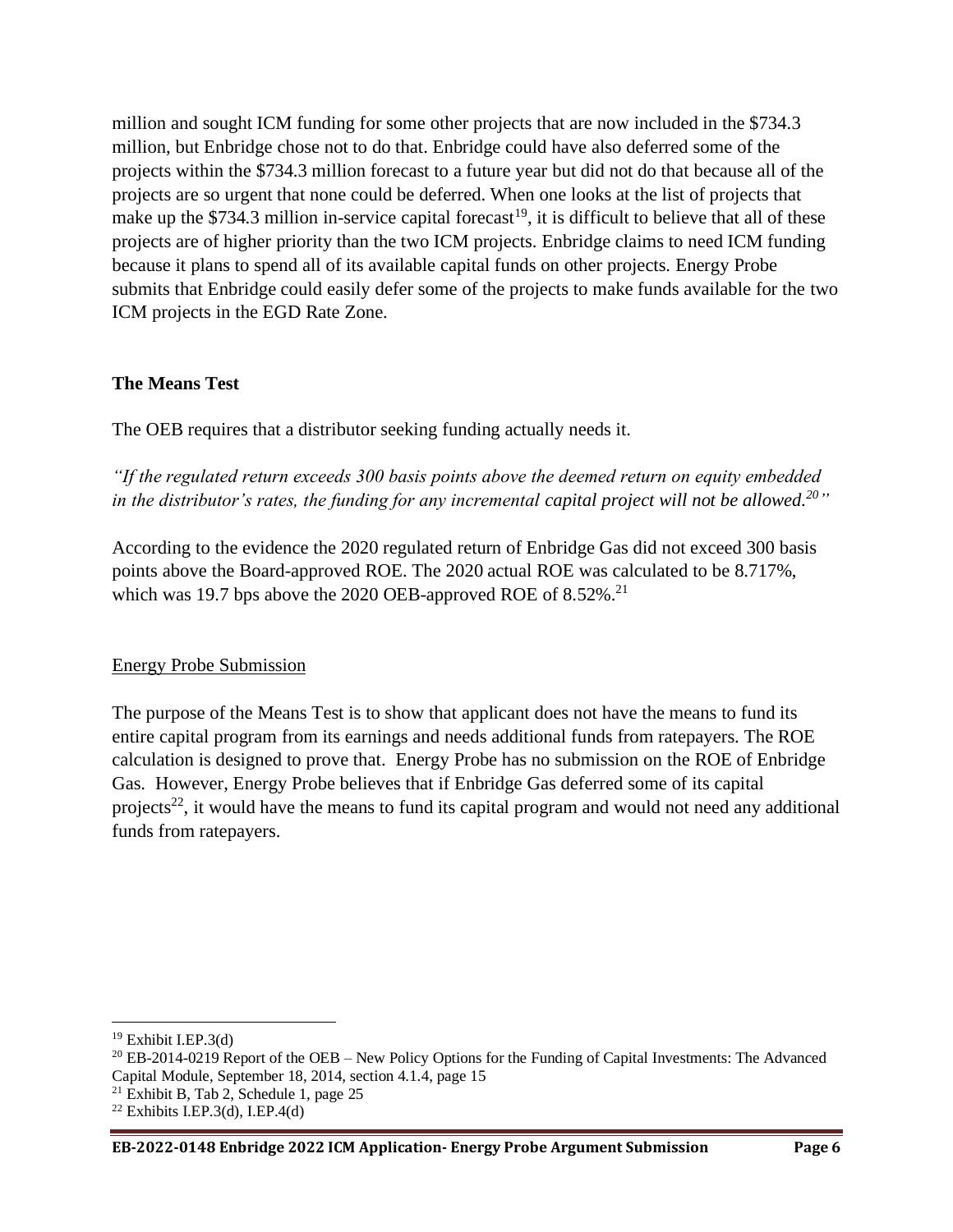# **Discrete Project Criteria**

The OEB requires that ICM funding requests must be based on discrete, material projects.

*"Amounts must be based on discrete projects and should be directly related to the claimed driver.<sup>23</sup>"*

For Enbridge the OEB set a restriction that an individual project must exceed \$10 million in service capital to be eligible for ICM funding. $^{24}$ 

# Energy Probe Submission

The onus is on Enbridge to prove to the OEB that its ICM funding requests are for discrete, material projects. Energy Probe submits that Enbridge has not provided adequate proof of that for three of the projects: Dawn to Cuthbert, Byron Station and St. Laurent Ottawa North as is explained later in this submission.

#### **Incremental Revenue**

The OEB Filing Requirements<sup>25</sup> state that the incremental revenue is relevant. The Filing Requirements specify that a distributor provide evidence regarding revenue generated by a proposed ICM project.

*"Evidence that the incremental revenue requested will not be recovered through other means (e.g., it is not, in full or in part, included in base rates or being funded by the expansion of service to include new customers and other load growth).*

*Calculation of each incremental project's revenue requirements that will be offset by revenue generated through other means (e.g., customer contributions in aid of construction)."*

# Energy Probe Submission

ICM approval is not only based on simple application of the threshold formula. It also depends on other considerations such as incremental revenue. Two of the five projects proposed by

<sup>&</sup>lt;sup>23</sup> EB-2014-0219 Report of the OEB – New Policy Options for the Funding of Capital Investments: The Advanced Capital Module, September 18, 2014, section 4.1.5, page 17

<sup>24</sup> EB-2017-0306/EB-2017-0307, Decision and Order, August 30, 2018, pages.32 and 33

<sup>&</sup>lt;sup>25</sup> Filing Requirements for Electricity Distribution Rate Applications - 2020 Edition for 2021 Rate Applications -Chapter 3 Incentive Rate-Setting Applications May 14, 2020, pages 27 and 28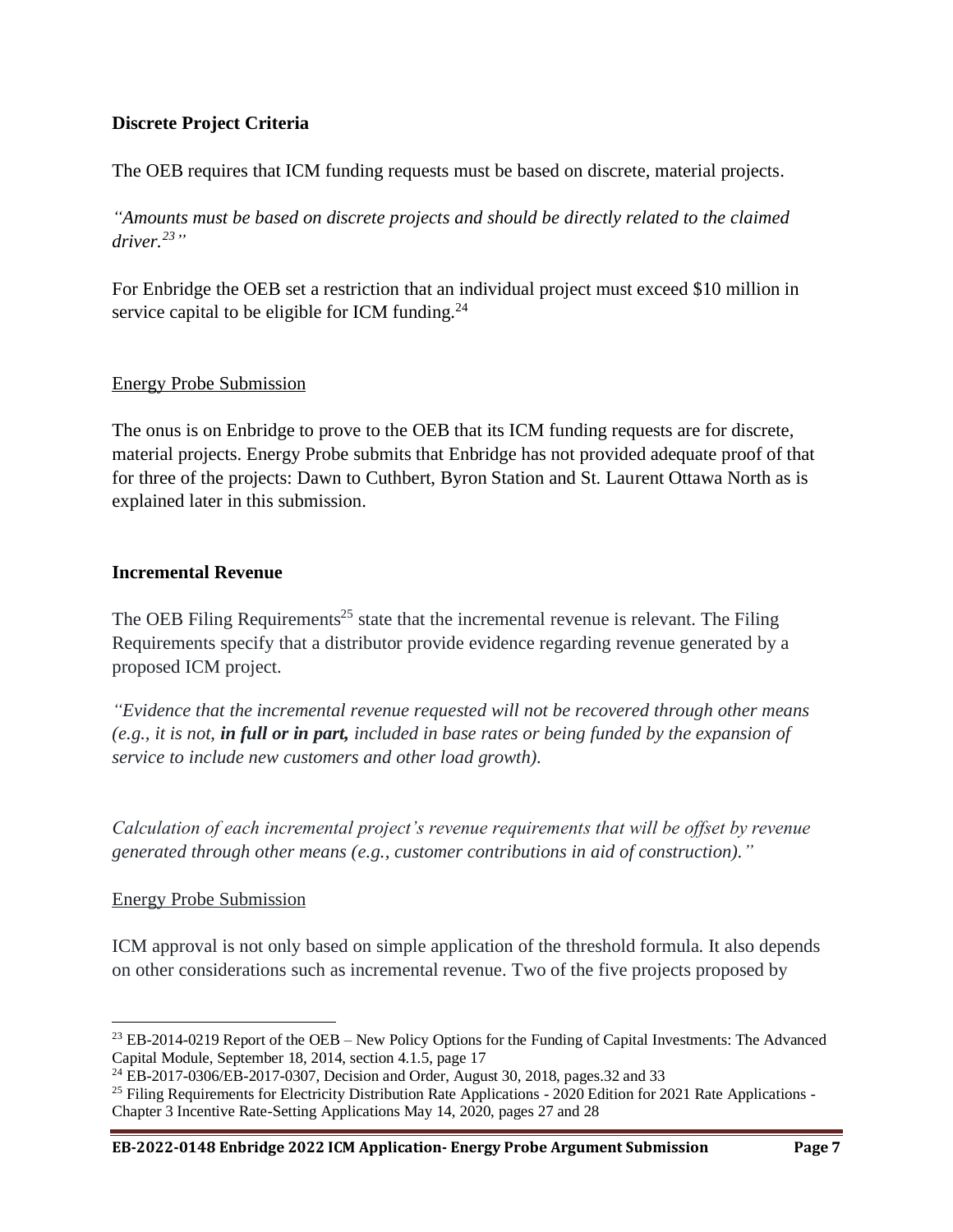Enbridge for ICM funding generate incremental revenue: Kirkland Lake Replacement and Byron Station replacement.

# **Overall Eligibility for ICM Funding**

In January 2019, the OEB explained overall eligibility for ICM Funding.

*"As set out in the OEB's ICM policy, the ICM is a funding mechanism available to electricity distributors whose rates are established under the Price Cap IR regime, as described in Section 3.3.2 of the Filing Requirements.10 The OEB's ICM policy does not make ICM funding available for typical annual capital programs. It is also not available for projects that do not have a significant influence on the operations of the distributor. The ICM is intended to address the treatment of a distributor's capital investment needs that arise during the Price Cap IR ratesetting plan which are incremental to a materiality threshold. The ICM is available for discretionary and non-discretionary projects, as well as for capital projects not included in the distributor's previously filed Distribution Supply Plan. It is not limited to extraordinary or unanticipated investments.* 

*In order to qualify for ICM funding, a request must satisfy the eligibility criteria of materiality, need and prudence, as set out in section 4.1.5 of the ACM Report. Changes to the materiality threshold were made in the Supplemental Report."<sup>26</sup>*

# Energy Probe Submission

Energy Probe believes that some of the projects that Enbridge is proposing for ICM funding consists of groupings of typical annual capital projects for a gas distribution utility such as replacement of corroded pipe, old gas heaters, piping modifications including the installation of minor piping components such as launchers and receivers for in-line inspection tools.

# **The Requests for ICM Funding**

# **\$23.5 million for the Dawn to Cuthbert Replacement and Retrofits**

Enbridge is requesting approval for ICM funding from ratepayers for \$23.5 million to replace approximately 650 m of the existing NPS 42 Dawn to Cuthbert pipeline to mitigate pipeline integrity concerns due to potential Stress Corrosion Cracking  $(SCC)^{27}$ . In addition to the pipeline replacement, modifications are required in order to allow the passage of in-line inspection (ILI)

<sup>&</sup>lt;sup>26</sup> EB-2018-0016, Decision and Order, Alectra Utilities Corporation, January 31, 2019, pages 4 and 5

<sup>27</sup> Exhibit B, Tab 2, Schedule 1 page 28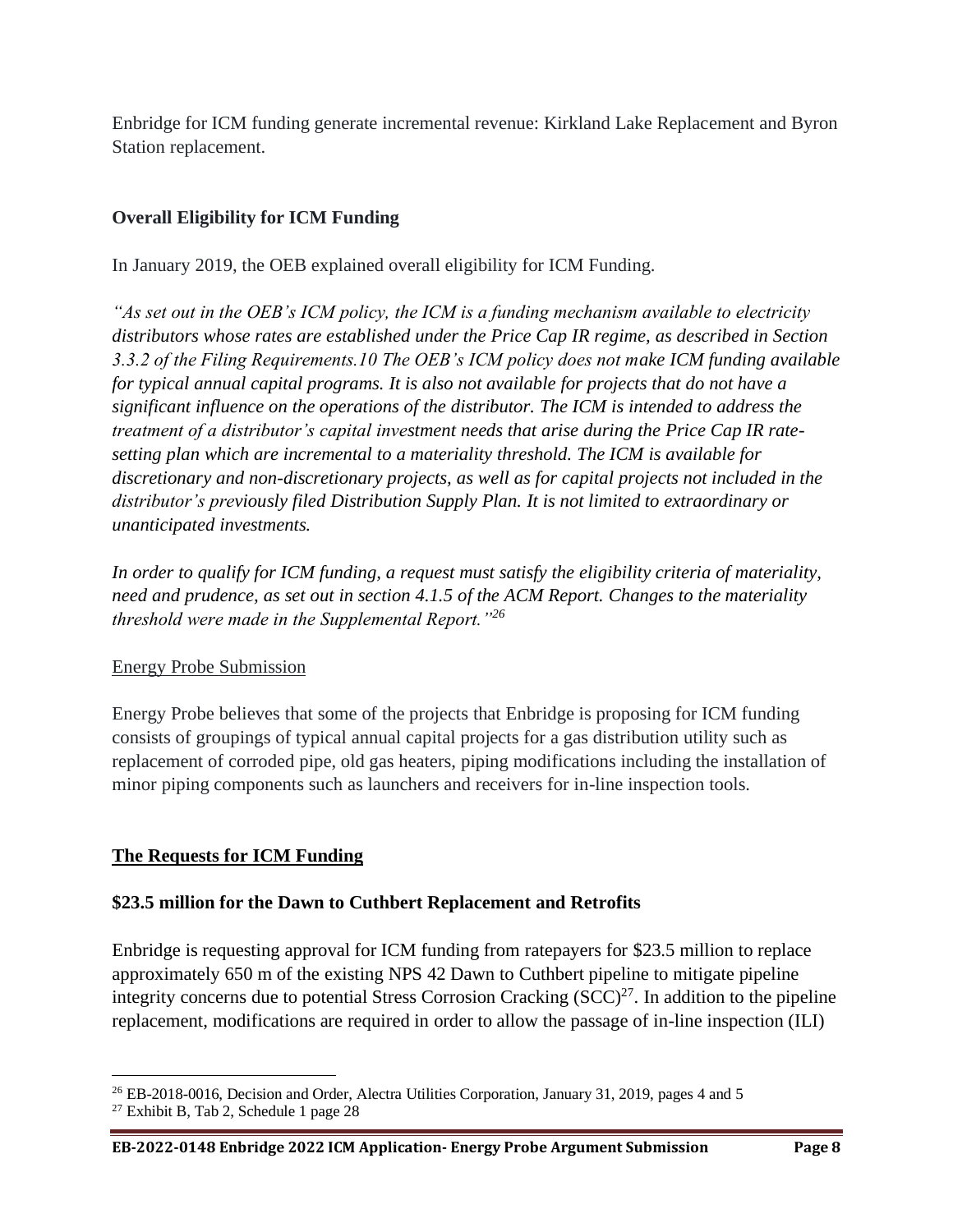tools for future integrity management activities.<sup>28</sup> The modifications are launcher and receiver facilities for ILI tools at a location remote from the replacement. The Total Project cost including Indirect Overheads of \$4,390,00 is \$24,160,000<sup>29</sup>. Energy Probe Submission

The OEB requires that an application for ICM funding must be for a single project and not for a grouping of projects. This project consists of two discrete projects, the pipe replacement at one location and the installation of ILI launcher and receiver facilities at different locations. Even though individual costs of the two discrete projects can not be determined from the evidence, it is likely that the cost of at least one of the two projects is below the \$10 million restriction for ICM funding. The onus is on Enbridge to prove that this Dawn to Cuthbert Replacement and Retrofits is a single discrete project and not a grouping of projects aggregated to qualify for ICM funding. Energy Probe submits that Enbridge has failed to prove that.

Moreover, if indirect overheads are excluded, it is likely that both projects are below \$10 million. Indirect overheads are corporate department costs such as Regulatory Affairs, Finance, Law, and Human Resources allocated to the project. They are not incremental costs and should not be recovered by a rider that is supposed to recover incremental capital costs. Energy Probe also has concerns with the timing of this project. Evidence shows that integrity issues were known as early as 2001.<sup>30</sup> Enbridge has not explained why it is now urgent to proceed with this project.

ICM policy does not make ICM funding available for typical annual capital programs. It is also not available for projects that do not have a significant influence on the operations of the distributor. Replacement of corroded pipe is a typical annual capital program for a gas distribution utility. Enbridge and its predecessor gas distributors have been replacing corroded pipe since gas service started in Ontario more than 170 years ago.

OEB policy is that minor expenditures in comparison to the overall capital budget should be considered ineligible for ICM funding. The cost of this project is only 1.8% of the overall capital budget<sup>31</sup>. Energy Probe believes that this is a minor expenditure.

For all of the above reasons, Energy Probe submits that the OEB should not approve ICM funding for the Dawn to Cuthbert Replacement and Retrofits.

<sup>28</sup> Exhibit B, Tab 2, Schedule 2, page 8

<sup>29</sup> Exhibit B, Tab 2, Schedule 2, Appendix A, Table 1, page 471

<sup>30</sup> Exhibit B, Tab 2, Schedule 2, Appendix A, pages 31-43

<sup>31</sup> Exhibit I.APPrO.10, page 2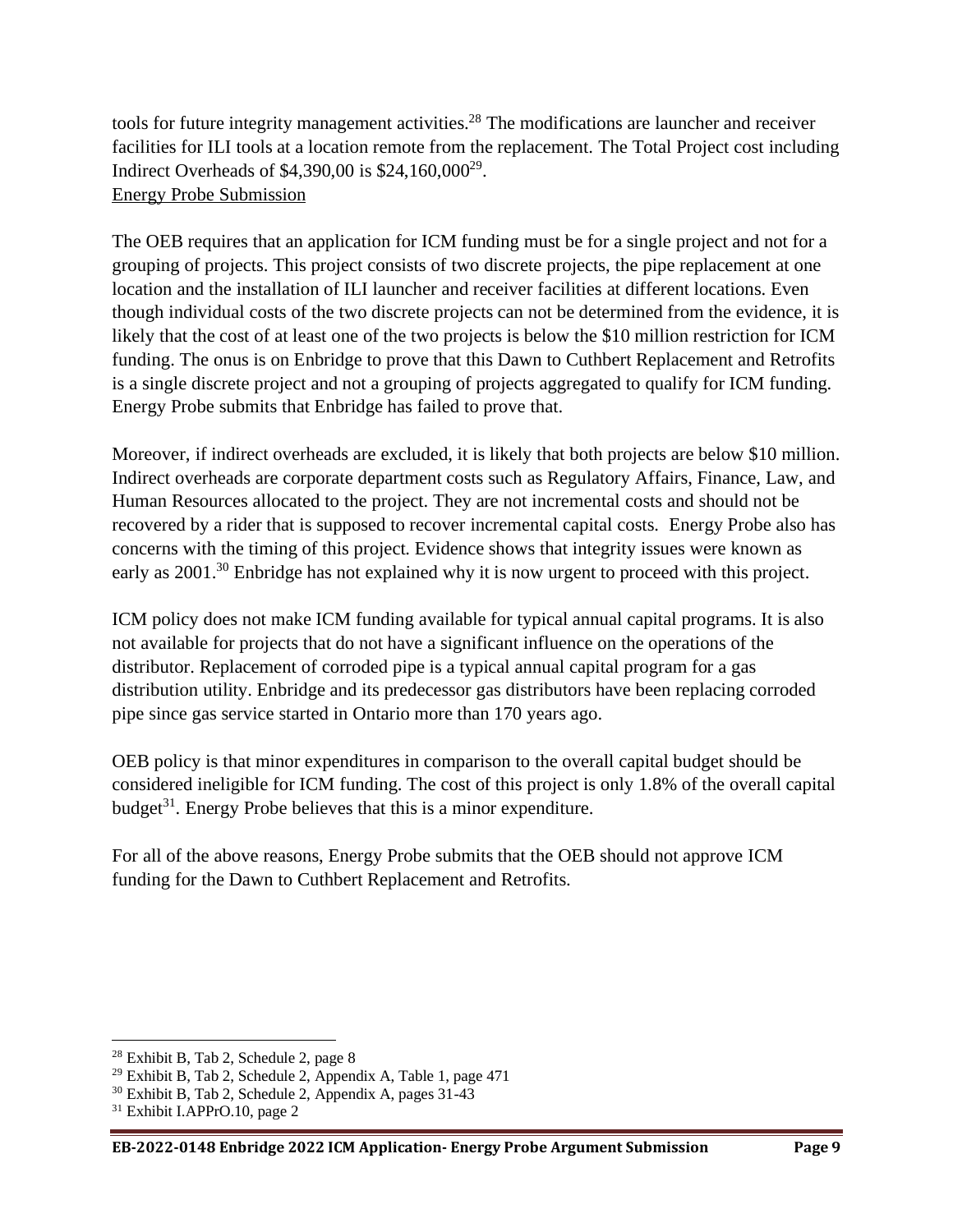# **\$20.4 million for the Byron Transmission Station Replacement**

Enbridge is seeking approval for ICM funding of \$20.4 million to replace the existing Byron Transmission Station. Enbridge claims that there are issues with the gas heaters, and concerns with integrity, noise, maintenance, and operations with the existing Byron Station. The new Byron Station will provide adequate capacity to support future growth<sup>32</sup> and attachment of new customers<sup>33</sup>. Total Project Costs, including Indirect Overheads of \$3,648,311, are \$20,380,828.<sup>34</sup>

#### Energy Probe Submission

Energy Probe has several concerns with this project. The first is that this is not a single project but actually consists of two discrete projects: the replacement of gas heaters and the replacement of station piping. If indirect overheads are excluded, it is likely that neither project would exceed \$10 million. Indirect overheads are corporate department costs allocated to the project. They are not incremental costs and should not be recovered by a rider that is supposed to recover incremental capital costs.

ICM policy does not make ICM funding available for typical annual capital programs. It is also not available for projects that do not have a significant influence on the operations of the distributor. Replacement of gas heaters and station piping to reduce noise and improve maintenance are parts of a typical annual capital program for a gas distribution utility. Enbridge and its predecessor gas distributors have been doing this type of work since gas service started in Ontario. While Byron Transmission Station has significant influence on operations of Enbridge Gas, its replacement will not increase its significance. The reasons for the replacement are noise, maintenance difficulties and problems with gas heaters. When these are addressed the significance of the Byron Transmission Station will not increase but will remain the same.

ICM approval also depends on incremental revenue. According to Enbridge, Byron Transmission Station replacement will support future growth in the London area<sup>35</sup> which will generate incremental revenue that should be sufficient to fund the project.

OEB policy is that minor expenditures in comparison to the overall capital budget should be considered ineligible for ACM or ICM treatment. This the cost of this project is only 1.6% of the overall capital budget<sup>36</sup>. Energy Probe believes that this is a minor expenditure.

Energy Probe submits that Enbridge has not proven that it should have ICM funding for the Byron Transmission Station Replacement project.

<sup>32</sup> Exhibit B, Tab 2, Schedule 1, page 29

<sup>33</sup> Exhibit I.Staff.10

<sup>34</sup> Exhibit B, Tab 2, Schedule 2, Appendix B, Table 1, Page 31

<sup>35</sup> Exhibit B, Tab 2, Schedule 1, Page 11

<sup>36</sup> Exhibit I.APPrO.10, page 2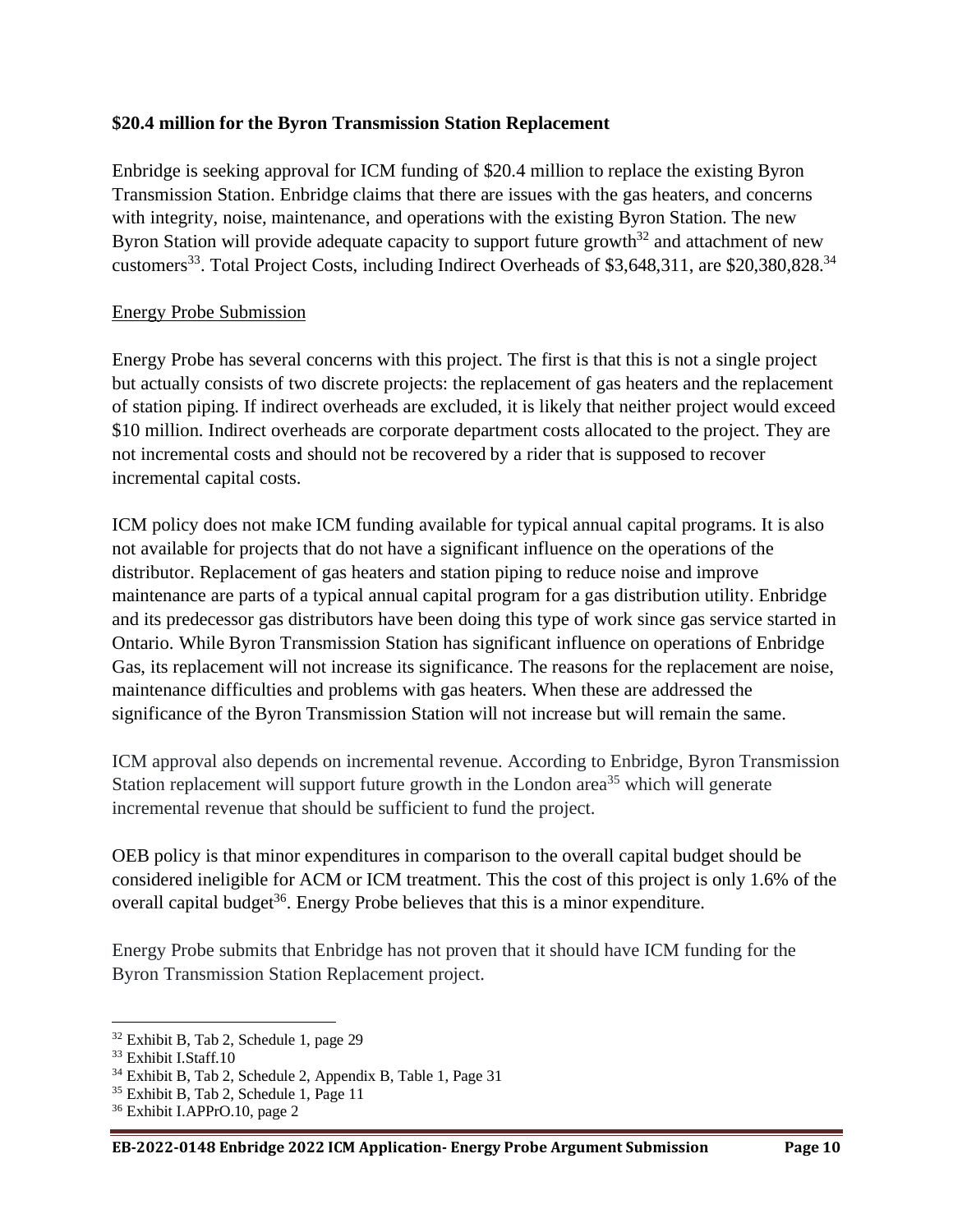# **\$20.7 million for the Kirkland Lake Lateral Replacement**

Enbridge Gas has identified the need to replace the existing NPS 4 Kirkland Lake Lateral running through the Municipality of Kirkland Lake in District of Timiskaming with 8 km of NPS 4 pipeline. The project is a like-for-like replacement of pipeline and does not require a Leave to Construct approval. The current system includes two lines, the existing Kirkland Lake Lateral in scope for replacement and the NPS 8 Kirkland Lake Loop. The pipelines primarily serve approximately 3,126 customers in the towns of Kirkland Lake, Chaput Hughes, Swastika and the Macassa Mines. Based on the results of the Integrity and Risk Assessment, Enbridge Gas concluded that the existing lines are an operational risk and should be replaced in order to maintain the safety and reliability of natural gas distribution to the Municipality of Kirkland Lake.<sup>37</sup> Total Project Costs, including \$3,750,059 in indirect overheads, are \$20,666,340. The project cost estimate also includes 25% Contingency of \$3,360,000.<sup>38</sup>

#### Energy Probe Submission

Energy Probe has several concerns with the funding request for this project. The 25% contingency for this project is greater than Dawn Cuthbert at 11.4% and Byron at 12% contingency. Enbridge has not used its contingency amount in a number of recent projects<sup>39</sup>. Energy Probe submits that the contingency for this project should be reduced to 12%.

The request for funding includes \$3.8 million in indirect overheads. Indirect overheads are corporate department costs allocated to the project. They are not incremental costs and should not be recovered by a rider that is supposed to recover incremental capital costs.

The final concern is that Kirkland Lake Lateral Replacement will generate incremental revenue from Macassa Mines.<sup>40</sup> If the total requested amount is reduced by removing indirect overheads and excessive contingency, the incremental revenue should be sufficient to fund this project.

OEB policy is that minor expenditures in comparison to the overall capital budget should be considered ineligible for ACM or ICM treatment. This the cost of this project is only 1.6% of the overall capital budget<sup>41</sup>. Energy Probe believes that this is a minor expenditure.

Energy Probe submits that Enbridge Gas does not need additional funding from ratepayers through the ICM rider.

<sup>37</sup> Exhibit B, Tab 2, Schedule 1, page 29

<sup>38</sup> Exhibit B, Tab 2, Schedule 2, Appendix C, page 147

<sup>39</sup> Exhibit I.EP.8, page 2

<sup>40</sup> Exhibit I.ADR Request.1

<sup>41</sup> Exhibit I.APPrO.10, page 2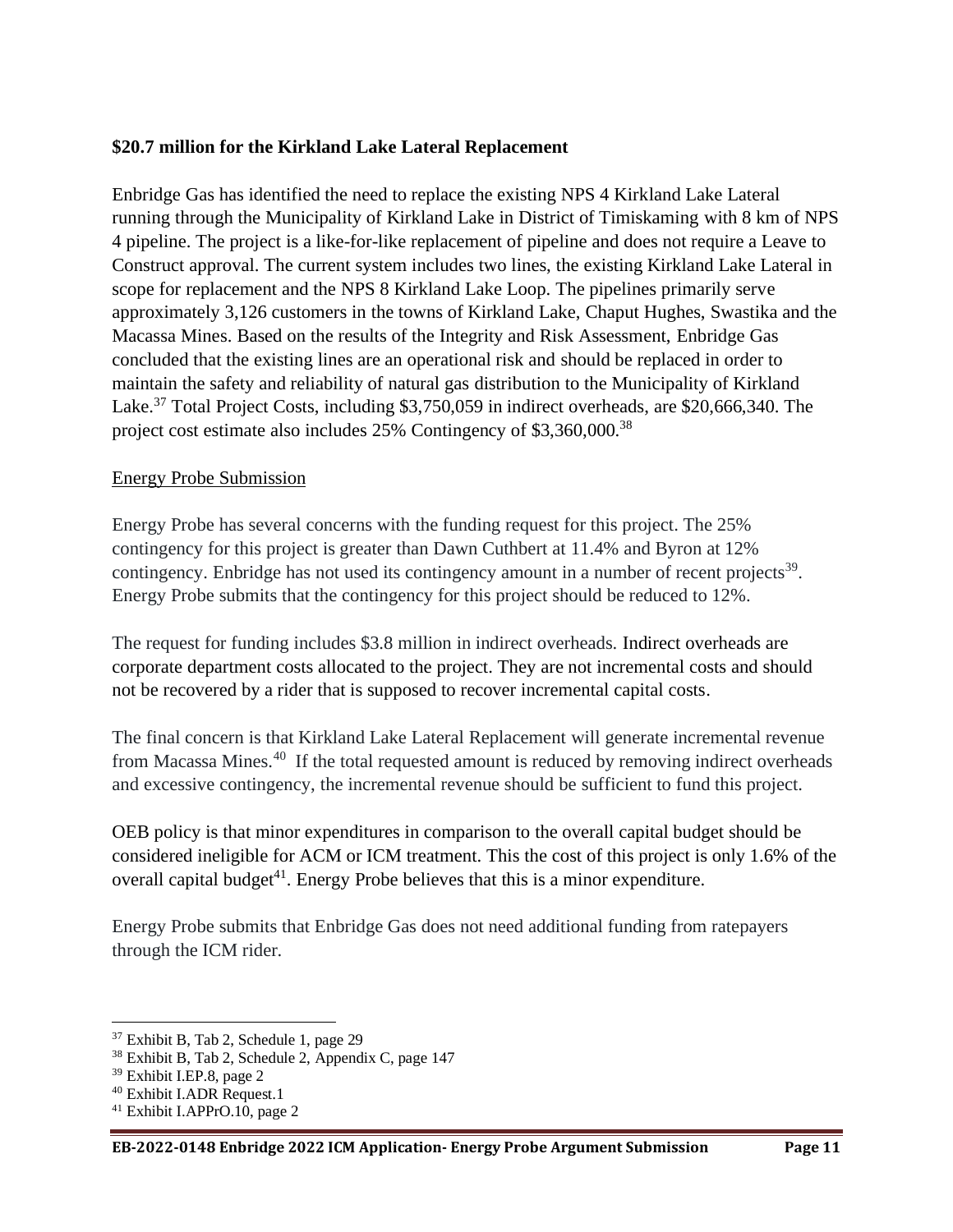# **\$86.0 million for the St. Laurent Ottawa North Replacement Project**

Enbridge Gas filed a Leave to Construct application with the OEB for the St. Laurent Ottawa North Replacement Phase 3 Project on March 2nd, 2021, under docket number EB-2020-0293. A revised Leave to Construct application was filed on September 10th, 2021. This project is needed to replace approximately 16 km of NPS 12 extra high pressure (XHP) steel gas main and approximately 400 m of NPS 16 XHP steel gas main in the city of Ottawa. Phase 2 of the project was approved as part of the Decision and Order in EB-2019-0006 and was placed into service in September 2020. In this application, Enbridge Gas is seeking ICM funding for Phase 3 of the project. Enbridge Gas has determined that the replacement of the St. Laurent Pipeline is needed to ensure the safe and reliable supply of natural gas to customers in Ottawa and Gatineau.<sup>42</sup> Total Project Costs including \$22,544,094 of Indirect Overheads are \$123,629,522 million<sup>43</sup>. That total includes both costs for IP PE (intermediate pressure polyethylene) pipe and XHP ST (extra high-pressure steel) pipeline. Enbridge is only applying for ICM funding for the XHP ST pipeline. The Total Project Costs for the XHP ST pipeline are \$89,813,044 which includes \$16,340,923 of Indirect Overheads.

# Energy Probe Submission

Energy Probe has several concerns with the request for approval for ICM funding for this project. The first is that Phase 3 of what Enbridge calls St. Laurent Ottawa North Replacement Project is not one project but two discrete projects: the 16 km of NPS 12 and the 400m of NPS 16. The two projects are at different locations. It is likely that the smaller project does not meet the \$10 million restriction and has only been included for the purpose of ICM funding which Enbridge inadvertently confirms in its evidence.<sup>44</sup>

The second concern is that the funding request includes \$16.3 million in Indirect Overheads. Indirect overheads are corporate department costs such as Regulatory Affairs, Finance, Law, and Human Resources allocated to the project. They are not incremental costs and should not be recovered by a rider that is supposed to recover incremental capital costs.

The third concern is that the Phase 3 of St. Laurent Ottawa North is currently before the OEB in the EB-2020-0293 LTC proceeding. Energy Probe submits that the OEB should not approve ICM funding for a project that it may not approve in its LTC decision.

<sup>42</sup> Exhibit B, Tab 2, Schedule 1, pages 26 and 27.

 $43$  Exhibit I.EP.10, page 2

<sup>44</sup> Exhibit B, Tab 2, Schedule 1, page 27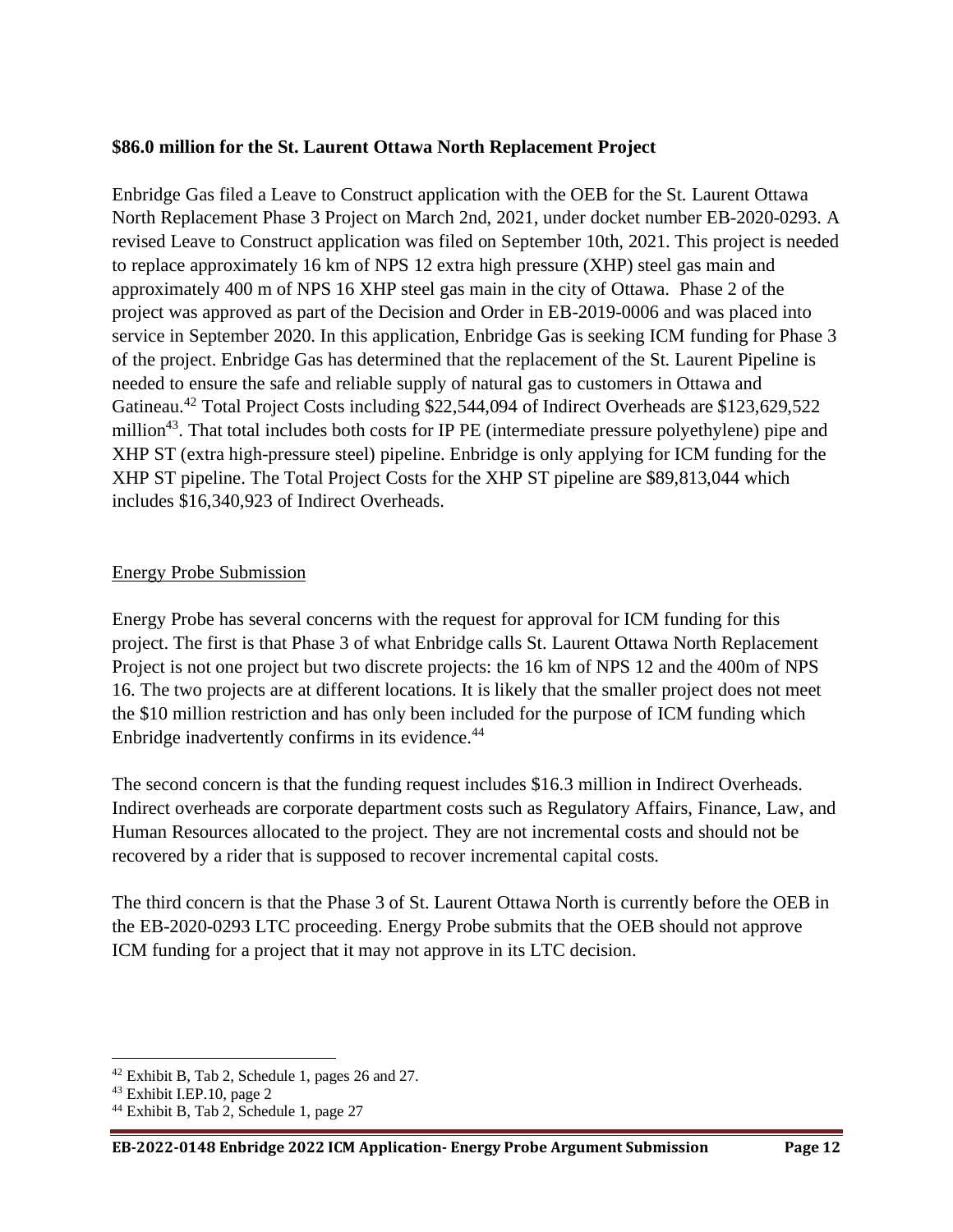# **\$126.7 million for the NPS 20 Cherry to Bathurst Street Replacement Project**

Enbridge Gas filed a Leave to Construct application with the OEB for the NPS 20 Replacement Cherry to Bathurst on July 31st, 2020, under docket number EB-2020-0136. The OEB approved the Leave to Construct application on December 17, 2020. This project is needed to replace approximately 4.5 km of steel gas distribution main on Lake Shore Boulevard from Cherry Street to Bathurst Street and a 260 m section on Parliament Street from Mill Street to Lake Shore Boulevard East (C2B) in the City of Toronto. The project is required to address integrity issues identified through the Enbridge Gas Distribution Integrity Management Program.<sup>45</sup> Total Project Costs including Indirect Overheads of \$23,013,270 are \$129,962,284.<sup>46</sup>

#### Energy Probe Submission

Energy Probe has no concerns regarding the need for the NPS 20 Replacement Cherry to Bathurst project since the OEB has previously approved the need in its EB-2020-0136 LTC decision. Energy Probe's only concern is the amount that Enbridge is seeking for ICM funding. The funding request includes \$23 million for Indirect Overheads. Indirect Overheads are corporate department costs such as Regulatory Affairs, Finance, Law, and Human Resources allocated to the project. They are not incremental costs and should not be recovered by a rider that is supposed to recover incremental capital costs. Energy Probe submits that the OEB should only approve \$106.9 million for ICM funding, which excludes money for Incremental Overheads.

# **Conclusion**

Enbridge Gas has applied for ICM funding for five capital projects, three for the Union Gas Rate Zones and two in the EGD Rate Zone. This is the fourth application by Enbridge in four years. Energy Probe submits that the OEB should consider in its decision the cumulative impact of successive ICM funding applications by Enbridge.

Energy Probe submits that the OEB should not approve ICM funding for the three projects in the Union Gas Rate Zones: the Dawn to Cuthbert Replacement and Retrofits Project, the Byron Transmission Station Project, and the Kirkland Lake Lateral Replacement Project. It should also not approve ICM funding for the St. Laurent Ottawa North Replacement (Phase 3) Project in the EGD Rate Zone. The onus is on the applicant, Enbridge Gas, to prove that each of these projects met every one of the criteria for ICM funding. Energy Probe believes that Enbridge has not provided adequate proof.

<sup>45</sup> *Ibid.*

<sup>46</sup> Exhibit I.EP.10, page 2